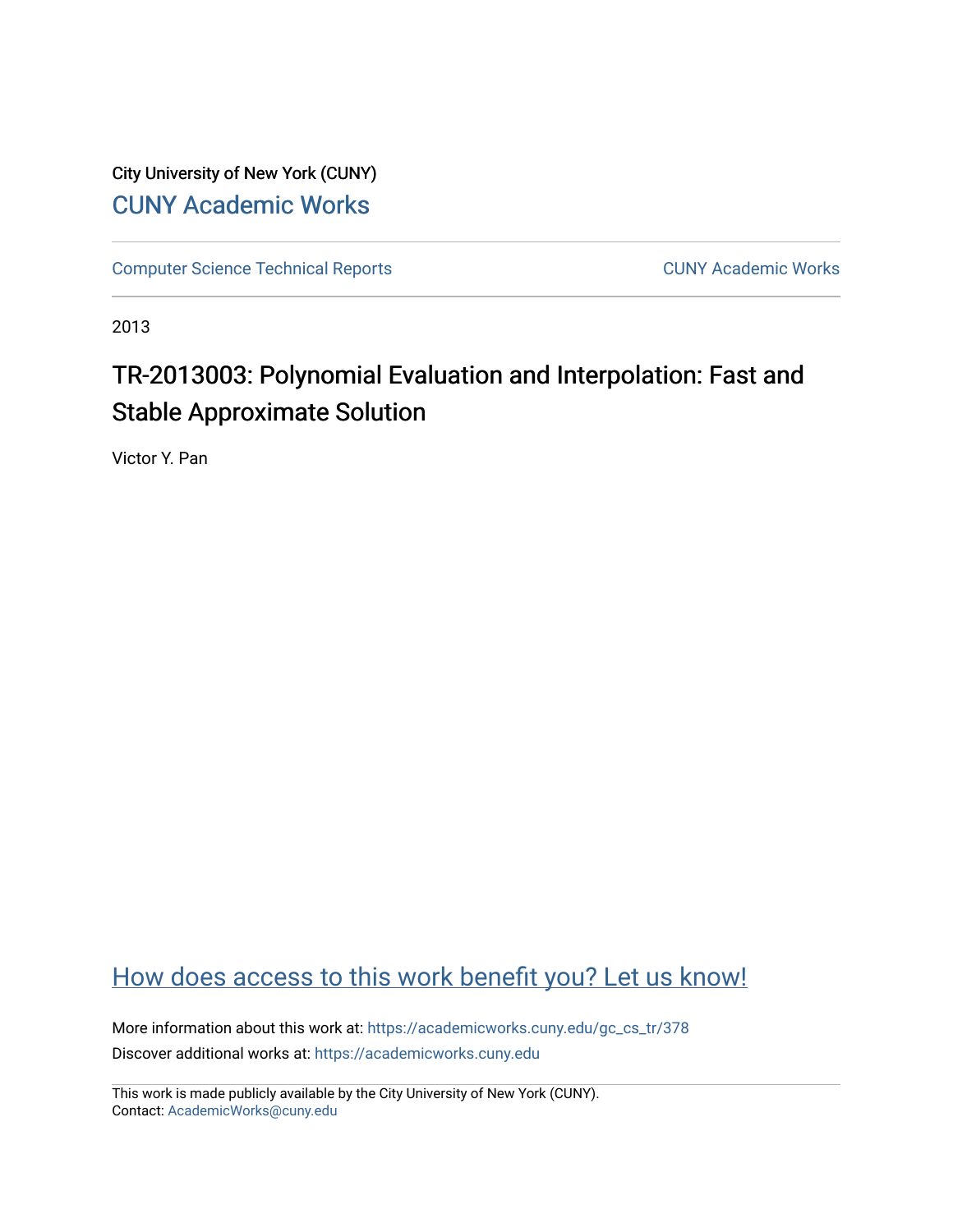# **Polynomial Evaluation and Interpolation: Fast and Stable Approximate Solution**

Victor Y. Pan

Department of Mathematics and Computer Science Lehman College of the City University of New York Bronx, NY 10468 USA Ph.D. Programs in Mathematics and Computer Science The Graduate Center of the City University of New York New York, NY 10036 USA victor.pan@lehman.cuny.edu http://comet.lehman.cuny.edu/vpan/

#### **Abstract**

Multipoint polynomial evaluation and interpolation are fundamental for modern algebraic and numerical computing. The known algorithms solve both problems over any field by using  $O(N \log^2 N)$  arithmetic operations for the input of size N, but the cost grows to quadratic for numerical solution. Our study results in numerically stable algorithms that use  $O(uN \log N)$ arithmetic time for approximate evaluation (within the relative output error norm 2*−<sup>u</sup>*) and  $O(uN \log^2 N)$  time for approximate interpolation. The problems are equivalent to multiplication of an  $n \times n$  Vandermonde matrix by a vector and the solution of a nonsingular Vandermonde linear systems of *n* equations, respectively. The algorithms and complexity estimates can be also applied where the transposed Vandermonde matrices replace Vandermonde matrices. Our advance is due to employing and extending our earlier method of the transformation of matrix structures, which enables application of the HSS–Multipole method to our tasks and further extension of the algorithms to more general classes of structured matrices.

**Key words:** Polynomials, Multipoint evaluation, Interpolation, Vandermonde matrices, Cauchy matrices, Structured matrices, Transforms of matrix structures, HSS matrices, Multipole method

### **1 Introduction**

Multipoint polynomial evaluation and interpolation are fundamental for modern algebraic and numerical computing. For the input defined by *N* parameters, the classical solution algorithms use order of  $N^2$  arithmetic operations. The fast algorithms (sometimes called superfast) use  $O(N \log^2 N)$ arithmetic operations over any field [BP94], [P01], [GG03], but are numerically unstable. Quadratic time algorithms are still the user's choice for numerical computations, in spite of some research advances in [PSLT93], [P95], [PZHY97].

Our present study produces numerically stable algorithms for approximate multipoint polynomial evaluation and interpolation within the relative output error norm 2−*<sup>u</sup>* by using *O*(*uN* log *N*) and  $O(uN \log^2 N)$  arithmetic time, respectively. According to some empirical evidence even these nearly optimal bounds can actually be overly pessimistic (see the end of Section 7).

We have obtained our results as corollaries from similar results on the approximation (by using nearly linear arithmetic time) of the product of a Vandermonde matrix by a vector and of the solution of a nonsingular Vandermonde linear system of equations. Our techniques imply the same results where transposed Vandermonde matrices replace Vandermonde matrices.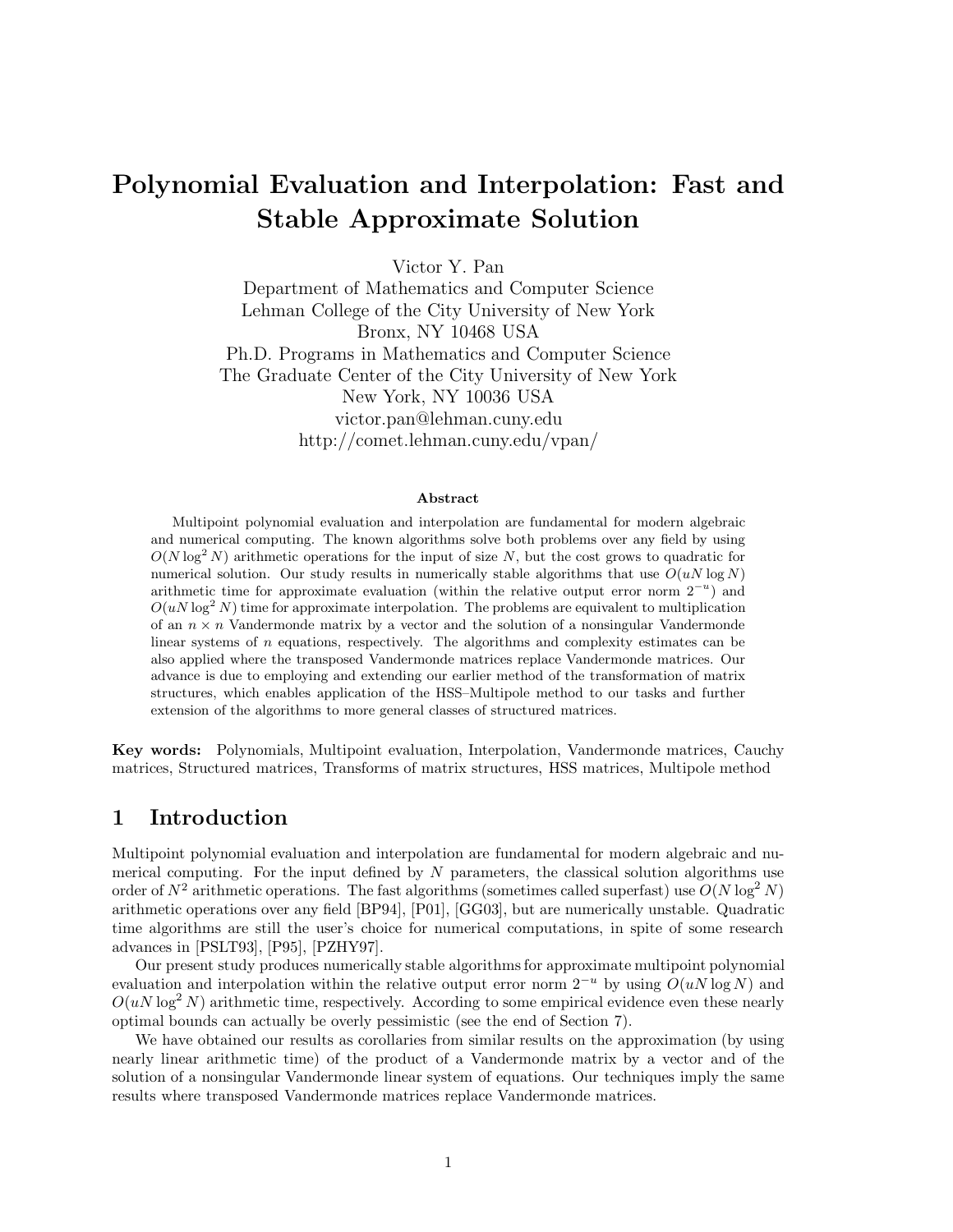Our progress relies on reducing the evaluation and interpolation tasks to computations with structured matrices, transformation of matrix structures, and application of the Multipole algorithms. The latter technique has previously succeeded in the paper [MRT05] (see also [CGS07], [XXG12]), for producing a numerically stable approximate solution of nonsingular Toeplitz linear systems of equations by using nearly linear arithmetic time, but we apply a distinct transformation of matrix structure and also apply new techniques that enable incorporation of the Multipole algorithms into approximate computations with a broader class of matrices, covering the class of Vandermonde matrices, their transposes and inverses.

The papers [MRT05], [CGS07], [XXG12] as well as [H95], [GKO95] and [G98] employ the same basic transformation of matrix structures. Like our transforms in this paper, it is a specialization of the general approach proposed in [P90], and we hope that our current work will renew interest to this approach.

Our present advance has potential impact to the practice of univariate polynomial root-finding. The current best package of subroutines MPSolve 2012 (second release) relies on Ehrlich–Aberth iterations, which amount essentially to recursive multipoint polynomial evaluation. MPSolve performs it in quadratic time by means of Horner's algorithm [BF00], that is slower by order of magnitude than this can be done now, based on our current progress.

We organize our paper as follows. We recall some definitions in the next section, recall the evaluation and interpolation tasks (including their matrix versions) and their currrent solution cost in Section 3, and specify fast FFT-based reduction of these tasks to each other in Section 4. We approximate Cauchy matrices of a large class by low-rank matrices in Section 5. In Section 6 we employ these approximations to accelerate by a factor of  $\sqrt{N/\log N}$  the known numerical algorithms for multiplication of these matrices by a vector. In Section 7 we apply the HSS techniques to strengthen this acceleration by another factor of  $\sqrt{N}$  and to yield fast numerical approximation of the product of a Vandermonde matrix by a vector and the solution of a nonsingular linear system of equations with such a matrix. In Section 8 we extend the Cauchy matrix structure by using displacement operators. We conclude the paper with short Section 9.

We refer the reader to [Pa] on an extension of this work to various computations with structured matrices and to a more comprehensive presentation of methods of the transformation of their structures.

### **2 Definitions and auxiliary results**

Hereafter "op" stands for "arithmetic (field) operation".

 $M = (m_{i,j})_{i,j=1}^{m,n}$  is an  $m \times n$  matrix.  $M^T$  and  $M^H$  are its transpose and Hermitian transpose, respectively.

 $(B_1 \mid \ldots \mid B_k)^T$  is a  $k \times 1$  block matrix with blocks  $B_1, \ldots, B_k$ . diag $(B_1, \ldots, B_k) = \text{diag}(B_j)_{j=1}^k$ is a  $k \times k$  block diagonal matrix with diagonal blocks  $B_1, \ldots, B_k$ .

For  $1 \times 1$  blocks  $b_j = B_j$ ,  $j = 1, \ldots, k$ , these are a vector  $\mathbf{b} = (b_j)_{j=1}^k$  of dimension  $k$  and a  $k \times k$ diagonal matrix  $D_{\mathbf{b}} = \text{diag}(b_j)_{j=1}^k$ , respectively.

 $I = I_n = (\mathbf{e}_1 \mid \ldots \mid \mathbf{e}_n) = \text{diag}(1)_{j=1}^n$  is the  $n \times n$  identity matrix. Its columns  $\mathbf{e}_1, \ldots, \mathbf{e}_n$  are the *n* coordinate vectors.  $J = J_n = (\mathbf{e}_n \mid \dots \mid \mathbf{e}_1)$  is the  $n \times n$  reflection matrix.

*I* and *J* are the simplest examples of Toeplitz matrices  $T = (t_{i-j})_{i,j=1}^n$  and Hankel matrices  $H = (h_{i+j})_{i,j=0}^{n-1}$ , which are two most popular classes of structured matrices. *JH* and *HJ* are Toeplitz matrices if *H* is a Hankel matrix, and vice versa. We recall the following well known result.

**Fact 2.1.** One can multiply an  $n \times n$  Toeplitz or Hankel matrix by a vector by using  $O(n \log n)$  ops.

**Fact 2.2.** It is sufficient to perform  $O(n \log^2 n)$  ops to approximate closely the solution of a non*singular*  $n \times n$  *Toeplitz or Hankel linear system of n equations.* 

*Proof.* Apply the multiplier *J* to reduce a Hankel linear system to Toeplitz linear system and use [XXG12] to compute their approximate solutions. □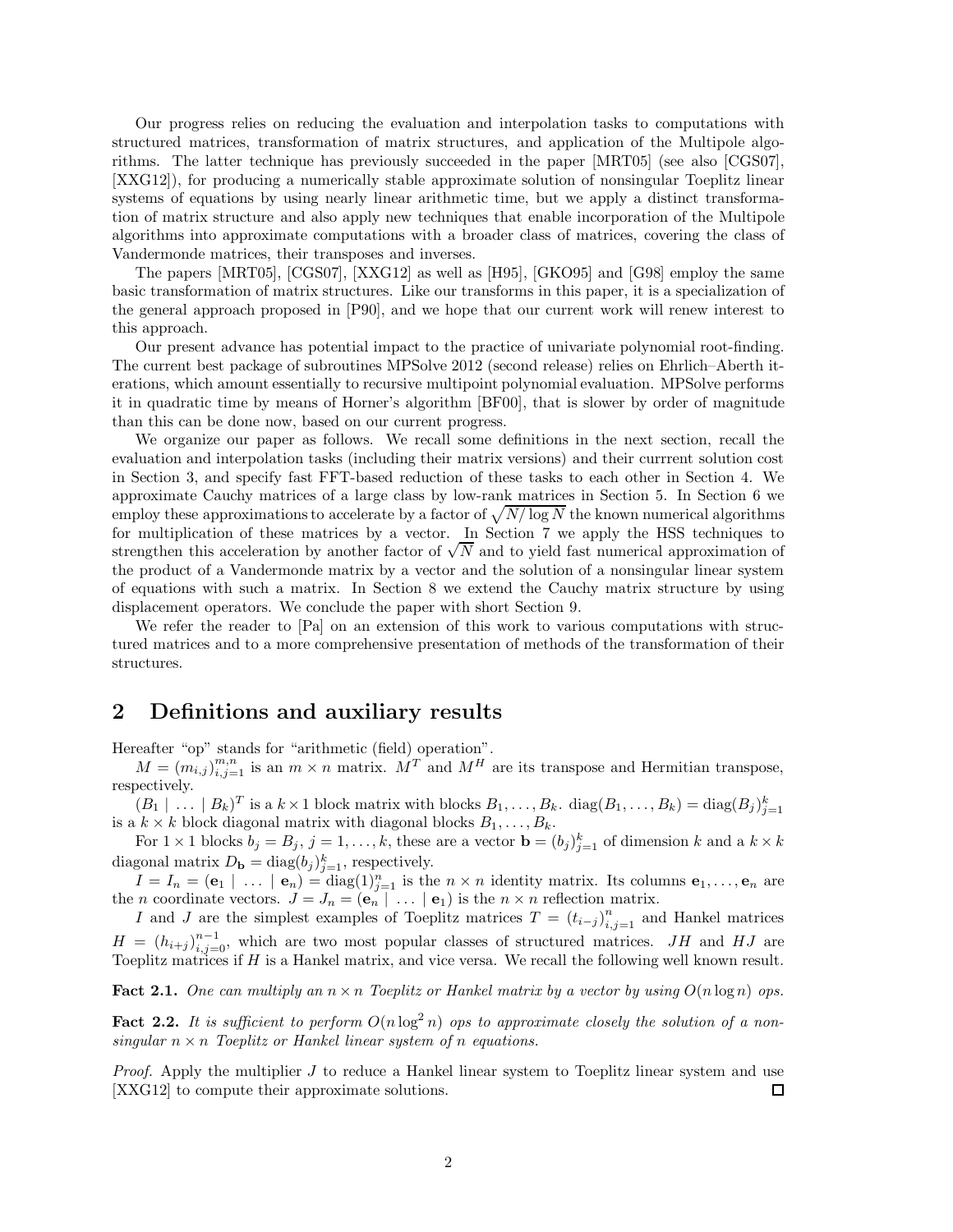$Z_f = \begin{pmatrix} 0^T & f \\ f & 0 \end{pmatrix}$ *In*−<sup>1</sup> **0** for a scalar *f* is the  $n \times n$  matrix of *f*-circular shift. *M* is a  $m \times n$  unitary matrix if  $M^H M = I_n$  or  $M M^H = I_m$ .

 $\kappa(M) = ||M|| \, ||M^{-1}|| \geq 1$  is the condition number of a nonsingular matrix *M* (for a fixed matrix norm  $|| \cdot ||$ . The unitary matrices have full rank and the minimum condition number 1. A matrix is *ill conditioned* if its condition number is large (in context). ∆-rank of a matrix *M* for a positive  $\Delta$  is the integer  $\min_{|\tilde{M}-M|<\Delta} \{\text{rank } \tilde{M}\}\.$  The numerical rank is the  $\Delta$ -rank for a small positive  $\Delta$ .

**Theorem 2.1.** *(See [S98, Corollary 1.4.19] for*  $P = -M^{-1}E$ *.) Suppose M* and  $M + E$  are two  $\frac{\theta}{1-\theta}$  and  $\frac{\theta}{1-\theta}$  and  $\frac{\theta}{1-\theta}$  and  $\frac{\theta}{1-\theta}$  and  $\frac{\theta}{1-\theta}$  and  $\frac{\theta}{1-\theta}$  and  $\frac{\theta}{1-\theta}$  and  $|||(M + E)^{-1} - M^{-1}|| \le \frac{\theta}{1-\theta}||M^{-1}||$ *. In particular*  $|||(M + E)^{-1} - M^{-1}|| \le 0.5||M^{-1}||$  *if*  $\theta \le 1/3$ *.* 

# **3 Polynomial and rational evaluation and interpolation. Links to Vandermonde and Cauchy matrices and complexity**

As we state below, multipoint polynomial and rational evaluation and interpolation problems are equivalent to multiplying Vandermonde and Cauchy matrices by vectors and solving linear systems of equations with these matrices, respectively. We refer the reader to [P01, Ch. 3] and the bibliography therein on these and other links between the problems of polynomial and rational evaluation and interpolation and structured matrices.

#### **Problem 1. Multipoint polynomial evaluation and Vandermonde-by-vector product.**

**INPUT:**  $2n$  scalars  $p_0, \ldots, p_{n-1}; x_1, \ldots, x_n$ .

OUTPUT: *n* scalars  $v_1, \ldots, v_n$  satisfying

$$
v_i = p(x_i) \text{ for } p(x) = p_0 + p_1 x + \dots + p_{n-1} x^{n-1} \text{ and } i = 1, \dots, n
$$
 (3.1)

or equivalently

$$
V\mathbf{p} = \mathbf{v} \text{ for } V = V_{\mathbf{x}} = (x_i^{j-1})_{i,j=1}^n, \ \mathbf{p} = (p_j)_{j=0}^{n-1}, \text{ and } \mathbf{v} = (v_i)_{i=1}^n. \tag{3.2}
$$

#### **Problem 2. Polynomial interpolation and Vandermonde linear system solving.**

INPUT: 2*n* scalars  $v_1, \ldots, v_n; x_1, \ldots, x_n$ , the last *n* of them distinct.

OUTPUT: *n* scalars  $p_0, \ldots, p_{n-1}$  satisfying equations (3.1) and (3.2).

#### **Problem 3. Multipoint rational evaluation and Cauchy-by-vector product.**

**INPUT:**  $3n$  scalars  $s_1, \ldots, s_n; t_1, \ldots, t_n; v_1, \ldots, v_n$ .

OUTPUT: *n* scalars  $v_1, \ldots, v_n$  satisfying

$$
v_i = \sum_{j=1}^{n} \frac{u_j}{s_i - t_j} \text{for } i = 1, ..., n
$$
 (3.3)

or equivalently

$$
C\mathbf{u} = \mathbf{v}
$$
 for  $C = C_{\mathbf{s}, \mathbf{t}} = \left(\frac{1}{s_i - t_j}\right)_{i,j=1}^n$ ,  $\mathbf{u} = (u_j)_{j=1}^n$ , and  $\mathbf{u} = (u_i)_{i=1}^n$ . (3.4)

#### **Problem 4. Rational interpolation and Cauchy linear system solving.**

INPUT:  $3n$  scalars  $s_1, \ldots, s_n; t_1, \ldots, t_n; v_1, \ldots, v_n$ , the first  $2n$  of them distinct. OUTPUT: *n* scalars  $u_1, \ldots, u_n$  satisfying (3.3) and (3.4).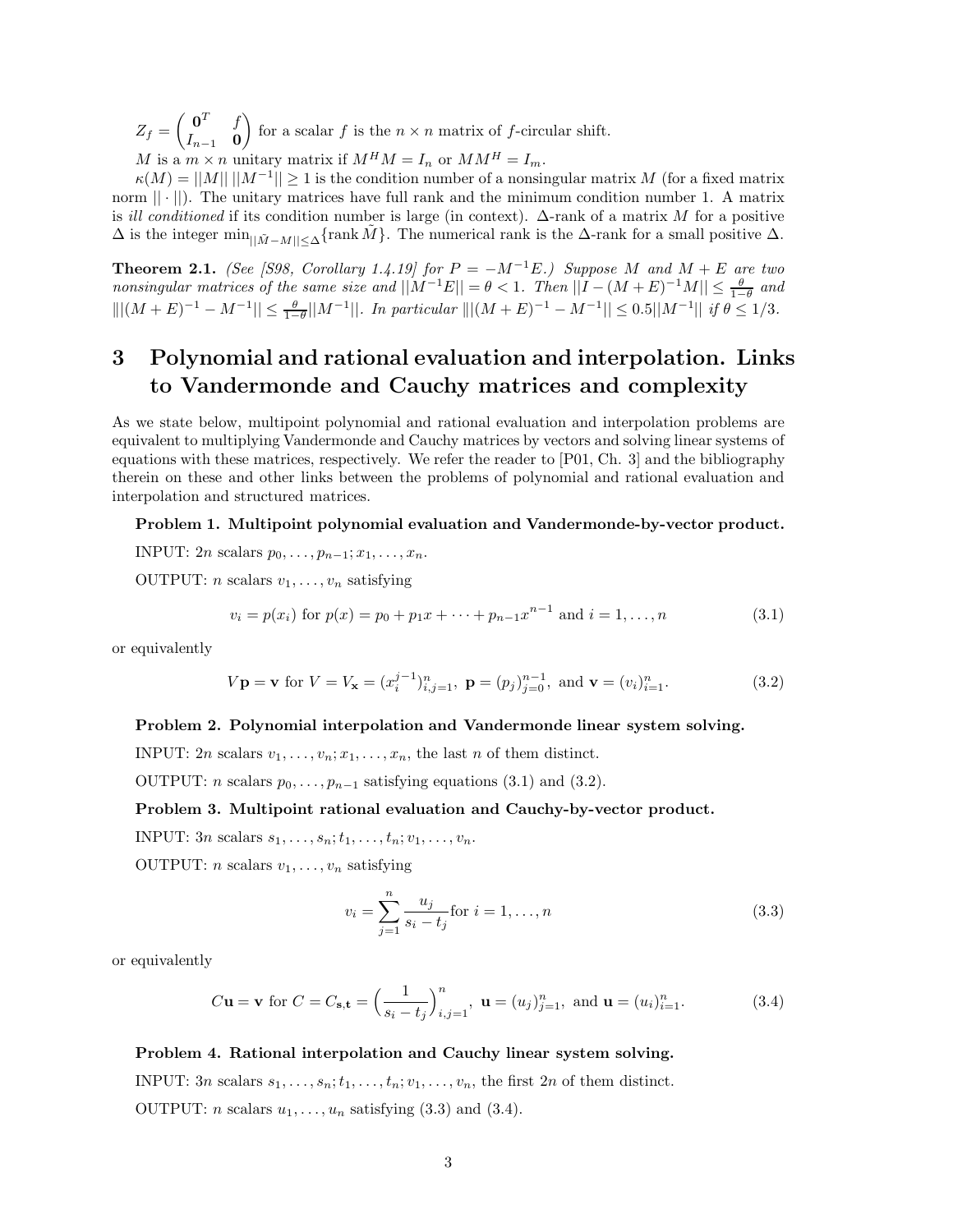Note that every rational function  $r(x) = \frac{p(x)}{t(x)}$ , for  $p(x)$  of equation (3.1),  $t(x) = \prod_{j=1}^{n} (x - t_j)$ and distinct scalars  $t_1, \ldots, t_n$ , can be represented as  $r(x) = \sum_{j=1}^n \frac{u_j}{x-t_j}$ , which turns into equations (3.3) if we write  $v_i = r(s_i)$  for  $i = 1, ..., n$ .

The matrices  $V = V_x$  in (3.2) and  $C = C_{s,t}$  in (3.4) are called *Vandermonde* and *Cauchy* matrices, respectively. They make up two other classes of most popular structured matrices, besides the classes of Toeplitz and Hankel matrices. These matrix classes have quite distinct features. E.g., the matrix structure of Cauchy type is invariant in row and column interchange (in contrast to the structures of Toeplitz and Hankel types) and enables expansion of the matrix entries into Loran's series (unlike the structures of the three other types). Nevertheless the four classes can be linked to each other by means of structured matrix multiplication. In addition to the cited Toeplitz–Hankel link via the multiplier *J*, we have various links via Vandermonde and transposed Vandermonde multipliers (see [P90], [P01, Sections 4.7 and 4.8]). The following fact is a simple example.

**Fact 3.1.** *(i)*  $H = V^T V = (\sum_{k=1}^n x_k^{i+j-2})_{i,j=1}^n$  *is a Hankel matrix for any*  $m \times n$  *Vandermonde* matrix  $V = (x_i^{j-1})_{i,j=1}^{m,n}$ . (ii) Given the entries  $x_1, \ldots, x_n$  of the  $n \times n$  matrix V, it is sufficient to  $p$ erform  $O(n \log n)$  *ops to compute all entries of the matrix*  $H$ *.* 

*Proof.* Verify part (i) by inspection. Support part (ii) by the algorithm of [BP94, page 34].  $\Box$ 

It is well known that  $\det V_{\mathbf{x}} = \prod_{i \leq k} (x_i - x_k)$  and  $\det C_{\mathbf{s},\mathbf{t}} = \prod_{i \leq j} (s_i - s_j)(t_i - t_j) / \prod_{i,j} (s_i - t_j)$ , and so the matrices *V* and *C* are nonsingular (and even strongly nonsingular, that is nonsingular together with all their leading blocks) where the knots  $x_1, \ldots, x_n$  and  $s_1, \ldots, s_n; t_1, \ldots, t_n$ , respectively, are distinct, and then Problems 2 and 4 have unique solutions.

Let us recall the complexity of the known algorithms for Problems 1–4. Horner's algorithm of 1819 evaluates the polynomial  $p(x)$  of (3.1) at a single knot x by using  $2n-2$  ops, and this is optimal [P66]. (The algorithm was used by Newton in 1669, by a number of medieval mathematicians, and in the Nine Chapters on the Mathematical Art at the time of the Han Dynasty in China (202 BC–220 AD).) For Problem 1 with *n* knots, *n* applications of Horner's algorithm involve 2(*n* − 1)*n* ops, but this is not optimal anymore. The algorithms of [F72], [F72], and [MB72] (cf. [BP94], [P01], [GG03]) solve both Problems 1 and 2 by using  $O(n \log^2 n)$  ops over any field of constants, which is within a logarithmic factor from the optimum [S73], [B-O83]. For numerical computations with rounding, however, these fast algorithms are unstable, and the users choose quadratic time algorithms for Problems 1–4 (cf. [BF00], [P64], [BP70], [BEGO08]).

# **4 DFT, IDFT, FFT, IFFT, and the reduction of polynomial to rational computations**

Suppose  $x_i = \omega^i$  for  $i = 0, \ldots, n-1$ ,  $\omega = \exp(2\pi\sqrt{-1}/n)$  is a primitive *n*th root of 1,  $V = \sqrt{n}\Omega =$ Suppose  $x_i = \omega$  for  $i = 0, ..., n - 1$ ,  $\omega = \exp\{2\pi \sqrt{-1/n}\}$  is a primitive mean front of  $T$ ,  $V = \sqrt{n\omega} = (\omega^{(i-1)(j-1)})_{i,j=1}^n$ ,  $V^{-1}/\sqrt{n} = \Omega^H = \Omega^{-1} = \frac{1}{\sqrt{n}} (\omega^{-(i-1)(j-1)})_{i,j=1}^n$ ,  $\Omega$  is a unitary matrix,  $\Omega^H \Omega = I_n$ . Then Problems 1 and 2 turn into the computational problems of the forward and inverse discrete Fourier transforms (hereafter *DFT* and *IDFT*). The *FFT* (Fast Fourier transform) and Inverse FFT (*IFFT*) are numerically stable algorithms that solve these problems by using  $1.5n \log_2 n$  and 1.5*n* log<sub>2</sub>  $n + n$  ops, respectively, if *n* is a power of 2 (cf. [BP94, Sections 1.2 and 3.4]). Generalized FFT uses  $O(n \log n)$  ops to solve these tasks for any *n* [P01, Problem 2.4.2].

Next we reduce Problems 1 and 2 of polynomial computations to Problems 3 and 4 of rational computations with the knots  $t_j = a\omega^{j-1}$ , for  $j = 1, \ldots, n$  and a scalar  $a \neq 0$ , and vice versa by using  $O(n \log n)$  ops (see an alternative way in Section 8).

For a polynomial  $p(x)$  of a degree  $n-1$  and a scalar  $a$  define the following expression,

$$
\frac{p(x)}{x^n - a^n} = \sum_{j=1}^n \frac{u_j}{x - a\omega^{j-1}}\tag{4.1}
$$

where the Lagrange interpolation formula for the knots  $a, a\omega, \ldots, a\omega^{n-1}$  implies that

$$
u_j = p(a\omega^{j-1})/(na^{j-1}\omega^{(j-1)(n-1)}), \ j = 1, \dots, n.
$$
 (4.2)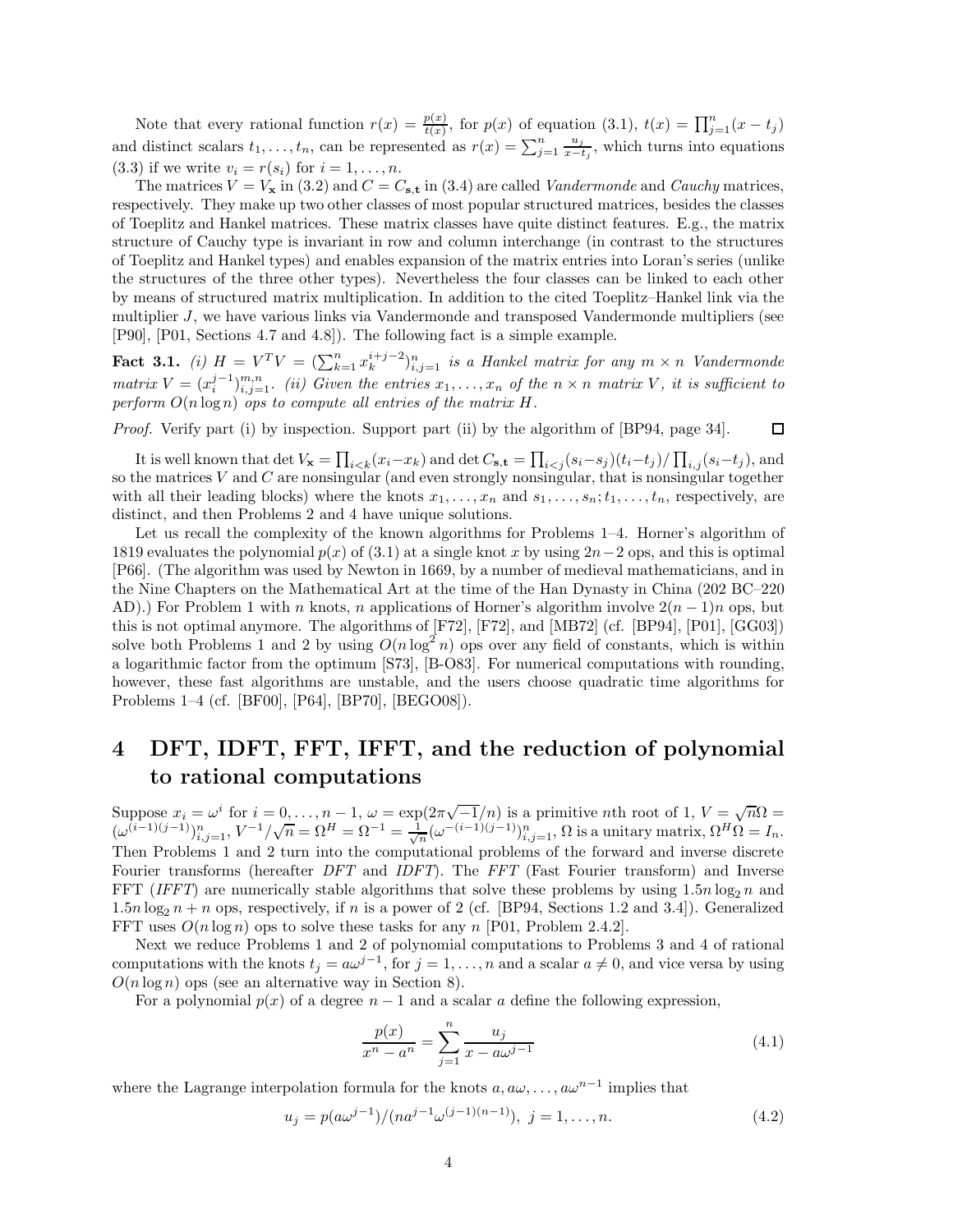Substitute  $x = s_i$  into (4.1) and obtain

$$
p(s_i) = (s_i^n - a^n) \sum_{j=1}^n \frac{u_j}{s_i - a\omega^{j-1}}, \ i = 1, \dots, n.
$$
 (4.3)

Equations (4.2) and (4.3) enable us to reduce Problems 1 and 3 (with the knots  $t_j = \omega^{j-1}$ ,  $j =$ 1,...,*n*) to one another by means of applying DFT, computing the values  $s_1^{n-1}, \ldots, s_n^{n-1}$  (both stages involve  $O(n \log n)$  ops), and performing  $O(n)$  additional ops.

Let us similarly apply  $O(n \log n)$  ops to reduce to one another Problems 2 and 4 (with the knots  $t_j = \omega^{j-1}, j = 1, \ldots, n$  where  $n = 2^k$ . Given the knots  $x_i = s_i$  and the values  $p(s_i)$  for  $i = 1, \ldots, n$ , we evaluate the coefficients  $p_0, \ldots, p_{n-1}$  of  $p(x)$ , thus solving Problem 2, by successively performing the following stages.

**Algorithm 4.1.** *Reduction of Problem 2 to Problem 4 for roots of 1 as t-knots.*

- *1. Compute the values*  $v_i = p(s_i)/(s_i^n a^n)$ ,  $i = 1, \ldots, n$  *by using*  $O(n \log n)$  *ops.*
- 2. Compute the values  $u_1, \ldots, u_n$  satisfying (4.3) (this is Problem 4 for  $t_j = a\omega^{j-1}$ ,  $j = 1, \ldots, n$ ).

*3.* Sum the regular fractions  $\frac{u_j}{x-a\omega^{j-1}}$  for  $j=1,\ldots,n$  and output the coefficients  $p_0,\ldots,p_{n-1}$  of *the numerator polynomial of the output fraction.*

Throughout the summation at Stage 3 ensure that the denominators of all computed fractions should be binomials. To achieve this, always sum pairs of fractions having the denominators of the form  $x^{2^h} - a^{2^h} \omega^{g(h)}$  and  $x^{2^h} + a^{2^h} \omega^{g(h)}$ . Then the denominator of the sum is also a binomial,  $x^{2^{h+1}} - a^{2^{h+1}} \omega^{2g(h)}$ . In this process Stage 3 has  $k = \log_2 n$  levels of summation for  $h = 0, 1, \ldots, k-1$ , and we use *n* multiplications and  $n/2$  additions at each level, that is  $1.5kn = 1.5n \log_2 n$  ops overall. This proves the desired reduction of Problem 2 to Problem 4 (with the knots  $t_j = \omega^{j-1}$ ,  $j = 1, \ldots, n$ ) at the cost performing  $O(n \log n)$  ops where  $n = 2^k$ .

#### **Algorithm 4.2.** *Reduction of Problem 4 to Problem 2 for roots of 1 as t-knots.*

Given the values  $v_i = \sum_{j=1}^n \frac{p(s_i)}{s_i^n - a^n} = \frac{u_j}{s_i - a\omega^{j-1}}$  solve Problems 4 as follows. First compute the values  $p(s_i) = (s_i^n - a^n)v_i$ ,  $i = 1, ..., n$ , by using  $O(n \log n)$  ops, then compute the coefficients of *the polynomial*  $p(x)$  *(by solving Problem 2) and the values*  $p(a\omega^{j-1})$  *(with the knots*  $t_j = \omega^{j-1}$ *, for*  $j = 1, \ldots, n$  *by using*  $O(n \log n)$  *ops, and finally apply exressions* (4.2) to compute the values  $u_1, \ldots, u_n$ *.* 

To extend our reduction of Problems 2 and 4 to one another to the case of any positive integer *n*, apply generalized FFT. Then the cost bound of  $O(n \log n)$  ops is still supported, although the overhead constant increases a little. For the general set of knots  $t_1, \ldots, t_n$  the algorithms can be extended, but the cost bound would grow to  $O(n \log^2 n)$  ops.

To support alternative reductions among Problems 1–4, we can employ the following matrix equation (see, e.g., [P01, Section 3.6]),

$$
C_{\mathbf{s},\mathbf{t}} = \text{diag}(t(s_i)^{-1})_{i=1}^n V_{\mathbf{s}} V_{\mathbf{t}}^{-1} \text{diag}(t'(t_i))_{i=1}^n
$$
\n(4.4)

where  $\mathbf{s} = (s_i)_{i=1}^n$ ,  $\mathbf{t} = (t_i)_{i=1}^n$ , and  $t(x) = \prod_{i=0}^{n-1} (x - t_i)$ . and write  $\mathbf{t} = (\omega^{j-1})_{j=1}^n$  to obtain  $V_{\mathbf{t}} = \sqrt{n}\Omega$  and  $V_{\mathbf{t}}^{-1} = \sqrt{n}\Omega^H$ .

## **5 Low-rank approximation of Cauchy matrices**

An  $m \times n$  matrix M of a rank l can be nonuniquely expressed as  $M = GH^T$  where the pair  $\{G, H\}$ of matrices of sizes  $m \times l$  and  $n \times l$ , respectively, is called a *generator of length l* for the matrix  $M, l \geq \text{rank}(M)$ . The numerical (or approximate) rank of a matrix is the minimium rank of a nearby matrix, under a fixed tolerance to the approximation error norm. Next we will compute short generators of low-rank approximations for a large class of  $n \times n$  Cauchy matrices.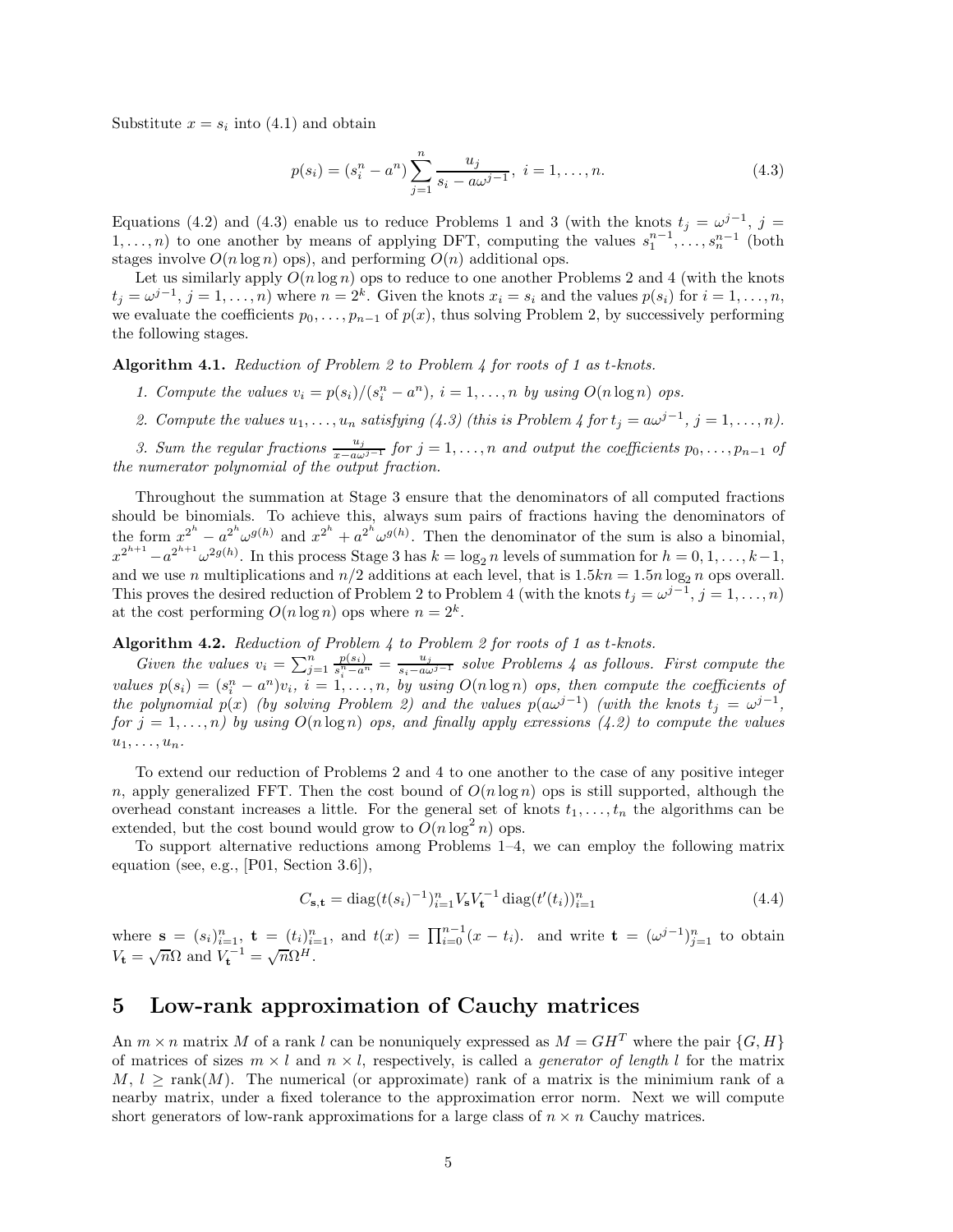**Definition 5.1.** *Two complex points s* and *t* are  $(\theta, c)$ -separated *from one another if*  $|\frac{t-c}{s-c}| \leq \theta$  (for *a* separation factor *θ <* 1 *and a complex* separation center *c). Two sets of complex numbers* S *and*  $\mathbb{T}$  *are*  $(\theta, c)$ -separated *from one another if every two points*  $s \in \mathbb{S}$  *and*  $t \in \mathbb{T}$  *are*  $(\theta, c)$ -separated *from one another.*  $\delta_{c,S} = \min_{s \in S} |s - c|$  *and*  $\delta_{c,T} = \min_{t \in T} |t - c|$  *denote the distances from the center c to the sets* S *and* T*, respectively.*

**Lemma 5.1.** *Suppose two complex points s* and *t* are  $(\theta, c)$ -separated from one another for a positive  $\theta$  < 1 *and a complex c and write*  $q = \frac{t-c}{s-c}$ ,  $|q| \leq \theta$ . Then for every positive integer *k* we have

$$
\frac{1}{s-t} = \frac{1}{s-c} \sum_{i=0}^{k-1} \frac{(t-c)^k}{(s-c)^k} + \frac{q_k}{s-c} \text{ where } |q_k| = \frac{|q|^k}{1-|a|} \le \frac{\theta^k}{1-\theta}.
$$
 (5.1)

*Proof.*  $\frac{1}{s-t} = \frac{1}{s-c}$   $\frac{1}{1-q} = \frac{1}{s-c} \sum_{i=0}^{\infty} q^i = \frac{1}{s-c} (\sum_{i=0}^k q^i + \sum_{i=k}^{\infty} q^i) = \frac{1}{s-c} (\sum_{i=0}^k q^i + \frac{q^k}{1-q}).$  $\Box$ 

**Corollary 5.1.** *(Cf. [MRT05], [CGS07, Section 2.2].) Suppose*  $C = (\frac{1}{s_i - t_j})_{i,j=1}^n$  *is a Cauchy matrix defined by two sets of parameters*  $\mathbb{S} = \{s_1, \ldots, s_n\}$  *and*  $\mathbb{T} = \{t_1, \ldots, t_n\}$ *. Suppose these sets are*  $(\theta, c)$ *-* $\frac{1}{2}$  *from one another for*  $0 < \theta < 1$  *and a scalar c and write*  $\delta = \delta_{c,S} = \min_{i=1}^n |s_i - c|$ *. Then for every positive integer k it is sufficient to use* 2*kn* + 4*n ops to compute the matrices*

$$
G = \left(1/(s_i - c)^g\right)_{i,g=1}^{n,k+1}, H^T = \left((t_j - c)^h\right)_{j,h=0}^{n,k},\tag{5.2}
$$

*supporting the representation*  $C = \hat{C} + E$  *where* 

$$
\widehat{C} = GH^T, \ \text{rank}(\widehat{C}) \le k + 1,\tag{5.3}
$$

$$
E = (e_{i,j})_{i,j=1}^n, |e_{i,j}| \le \frac{q^k}{(1-q)\delta} \text{ for all pairs } \{i,j\},\tag{5.4}
$$

 $and so$   $||E|| \leq nq^k/((1-q)\delta).$ 

*Proof.* Apply (5.1) for  $s = s_i$ ,  $t = t_j$  and all pairs  $\{i, j\}$  to deduce (5.4).

$$
\Box
$$

Corollary 5.1 bounds the numerical rank of the large subclass of Cauchy matrices  $C = (\frac{1}{s_i - t_j})_{i,j=1}^n$ whose parameter sets  $\mathbb{S} = \{s_1, \ldots, s_n\}$  and  $\mathbb{T} = \{t_1, \ldots, t_n\}$  are  $(\theta, c)$ -separated from one another, where the values  $1 - \theta$  and  $\delta$  are positive but not small. We can replace  $\delta = \delta_{c,S} = \min_{i=1}^n |s_i - c|$ by  $\delta = \delta_{c,\mathbb{T}} = \min_{j=1}^n |t_j - c|$  throughout because of the symmetric roles of the sets S and T.

The Cauchy matrices with the knot set  $\mathbb{T} = \{t_j = b\omega^{j-1}, j = 1, ..., n\}$  have link to Vandermonde matrix structure, and we call them *CV matrices*. Their transposes have the knot set  $\mathbb{S} = \{s_j = a\omega^{j-1}, j = 1,\ldots,n\}$ , have link to transposed Vandermonde matrix, and we call them  $CV^T$  matrices.

**Theorem 5.1.** *Assume positive integers g, h and n, a scalar e, and a CV matrix*  $C = C_{s,e}$  $(\frac{1}{s_i-t_j})_{i,j=1}^n$  such that  $t_j = b(\omega^{j-1})$  for  $j = 1, \ldots, n$ ,  $gh = n$ , n is not small, and  $|b| = 1$ . Then *there is a permutation*  $n \times n$  *matrix P such that CP is a* 3  $\times$  *g block matrix with block columns*  $(C_{j,-}^T \mid \Sigma_j^T \mid C_{j,+}^T)^T, j = 0, \ldots, g-1$ , where the diagonal blocks  $\Sigma_j$  have sizes  $n_j \times h$ , and the rows *of the blocks*  $\sum_{j}$  *and*  $\sum_{k}$  *lie in pairwise distinct sets of rows of the matrix CP unless*  $|j - k| \leq 1$  $\langle \text{or } |j-k| = g-1 \text{ (and so the blocks } \Sigma_1, \ldots, \Sigma_g \text{ together have at most 3}h\text{ and entries), whereas every } j \in \mathbb{Z}$ *matrix*  $(C_{j,-}^T \mid C_{j,+}^T)$ <sup>*T*</sup> *is an*  $h \times (n - n_j)$  *Cauchy matrix defined by the sets of parameters that are*  $(1/2, c_j)$ -separated from one another for some scalars  $c_j$  lying on the unit circle  $\{z : |z| = 1\}$  and at the distance of at least  $0.5h/n^2$  from the set  $\mathbb{S}_i$ .

*Proof.* Represent the *n* knots of the set S in polar coordinates,  $s_i = r_i \exp(2\pi \phi_i \sqrt{-1})$  where  $r_i \geq 0$ ,  $0 \leq \phi_i < 2\pi$ ,  $\phi_i = 0$  if  $r_i = 0$ , and  $i = 0, 1, \ldots, n-1$ . Re-enumerate all values  $\phi_i$  to have them in nonincreasing order and to have  $\phi_0^{(new)} = \min_{i=0}^n \phi_i$  and let *P* denote the permutation matrix that defines this re-enumeration. To simplify our notation assume that already the original enumeration has these properties and that  $e = 1$ . Write  $\mathbb{S}_j = \{s_j\}_j \in \mathbb{S}$  and  $\mathbb{T}_j = \{\omega^l\}_{l=jh}^{j(h+1)-1} \in \mathbb{T}$  to denote the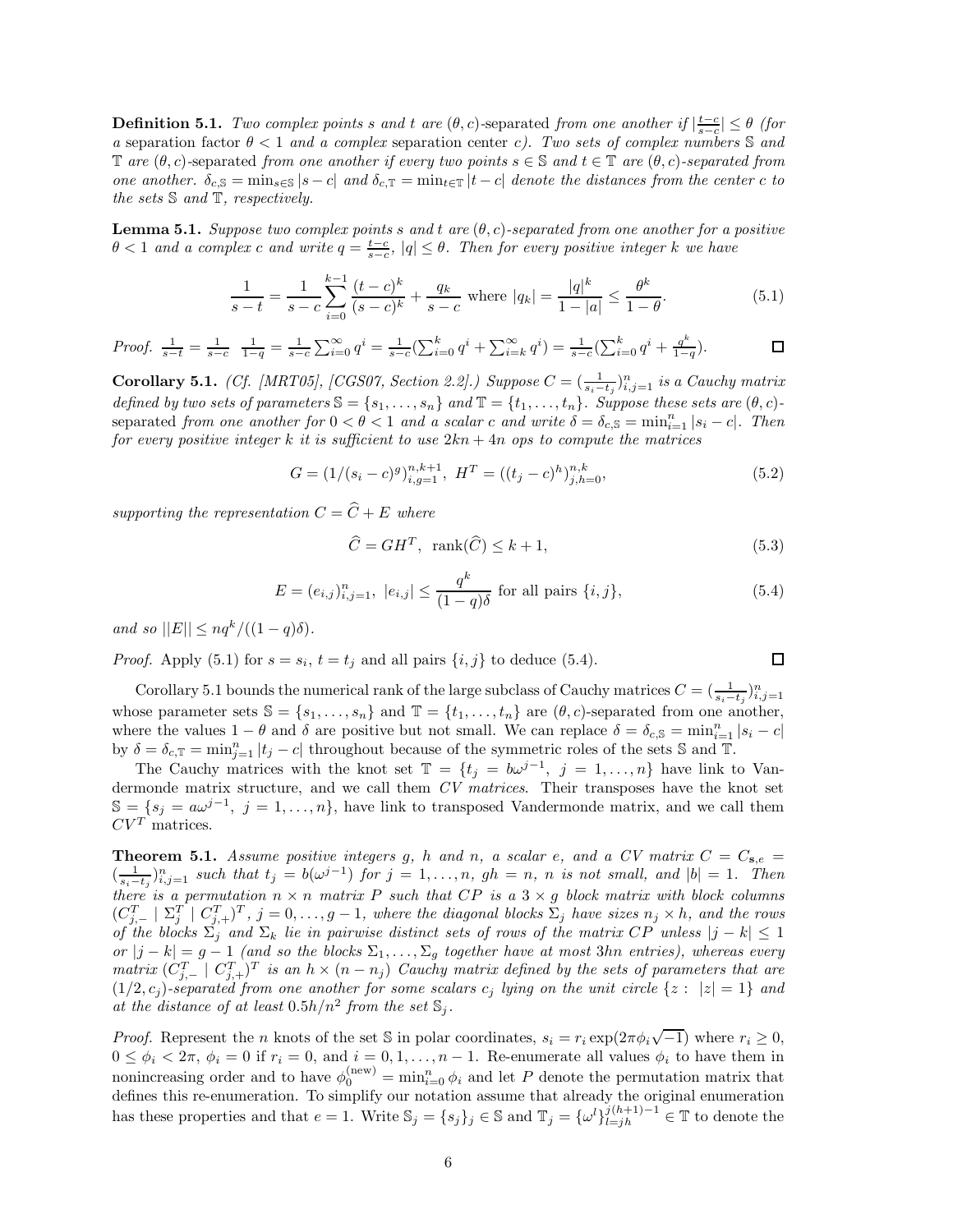sets of knots lying in the semi-open sectors of the complex plane bounded by the pairs of rays from the origin to the points  $\omega^{j}$  and  $\omega^{(j+1)h}$ , respectively. Namely denote by  $\mathcal{S}_i$  and  $\mathbb{T}_j$  the subsets of the sets S and T made up of the knots whose arguments  $\phi_j$  satisfy  $2\pi jh/n \leq \phi_j < 2\pi(j(h+1)-1)/n$ ,  $j = 0, \ldots, q - 1.$ 

Write  $(a \leftrightarrow b)$  to denote the arc of the unit circle  $\{z : |z| = 1\}$  with the end points *a* and *b*. For every  $j, j = 1, \ldots, g$ , choose a center  $c_j$  on the arc  $(\omega_{4n}^{(4j+1)h} \hookrightarrow \omega_{4n}^{(4j+3)h})$ . This arc has the length  $\pi h/n$  and shares the midpoint  $\omega_{2n}^{(2j+1)h}$  with the arc  $(\omega^{jh} \hookrightarrow \omega^{(j+1)h})$ , having the length  $2\pi h/n$ . Choose the center  $c_j$  at the distance at least  $2h/n^2$  from the set S (as required). This is possible because the set has exactly *n* elements. For  $j = 0, \ldots, g - 1$ , index by  $jh, \ldots, j(h + 1) - 1$ the columns shared by the blocks  $C_{j,-}$ ,  $\Sigma_j$  and  $C_{j,+}$  and index the rows of the blocks  $\Sigma_j$  by the indices of the elements of the set  $\mathbb{S}_{j-1} \cup \mathbb{S}_j \cup \mathbb{S}_{j+1}$ . Note that the sets  $\mathbb{S}_j$  and  $\mathbb{T}_k = {\omega^l}_{(k-1)h}^{kh-1}$  are  $(1/2, c_j)$ -separated from one another unless  $|j - k| \leq 1$  or  $|j - k| = g - 1$ , and this immediately supports the separation requirement of the theorem. □

Apply Corollary 5.1 for  $q = 1/2$ ,  $\delta = 0.5h/n^2$ ,  $C = (C_{u,-} | C_{u,+})^T$ , and  $u = 1, ..., g$  and obtain the following corollary.

**Corollary 5.2.** *The matrix PC of Theorem 5.1 can be represented as* 

$$
PC = \Sigma + \hat{C} + E \tag{5.5}
$$

where  $\Sigma$  is the block diagonal matrix  $\text{diag}(\Sigma_u)_{u=1}^g$ ,  $\text{rank}(\widehat{C}) \leq (k+1)g$ ,  $E = (e_{i,j})_{i,j=1}^n$ ,  $|e_{i,j}| \leq$  $n^2 2^{2-k}/h$  *for all pairs*  $\{i, j\}$ *, and so*  $||E|| \leq n^3 2^{2-k}/h$ *.* 

The corollary bounds the numerical rank of CV matrices and can be extended to Cauchy matrices of a large class. Indeed Theorem 5.1 and the corollary can be immediately extended to the case where *h* does not divide *n* (in this case write  $g = \lfloor n/h \rfloor$ ) and to the case of  $CV^T$  matrices  $C = (\frac{1}{s_i - t_j})_{i,j=1}^n$ for  $s_i = a\omega^{i-1}$  for all *i* and  $|b| = 1$  because  $-C^T$  is the Cauchy matrix  $\left(\frac{1}{t_i - s_j}\right)_{i,j=1}^n$ . The proof techniques enable extension to the case where instead of the set  $\mathbb T$  on the unit circle  $\{x : |x| = 1\}$ we have the points of such a set more or less equally spaced either on a line interval, which has a length between 1 and 2 (say) and lies in the complex plane not very far from the origin, or where these points are more or less equally spaced on an approximation of such an interval by a segment of a curve.

# **6** Fast approximate multiplication of  $CV$ ,  $CV<sup>T</sup>$ , Vandermonde **and transposed Vandermonde matrices by a vector**

Write  $\alpha(M) = \alpha(M, k, h)$  to denote the number of ops sufficient to approximate the product of the matrix *M* by a vector **v** within the error norm bound  $n^3 2^{2-k}$ ||**v**||*/h*. Corollary 5.2 implies that  $\alpha(C) \leq \alpha(\Sigma) + \alpha(\widehat{C}).$ 

Defining (5.5) we can choose any positive integer *k* and any pair of integers *g* and *h* such that  $1 \leq g \leq n, 1 \leq h \leq n$  and  $gh \geq n$ . For a fixed positive *u* we can ensure the bound  $||E|| \leq 2^{-u}$  by choosing  $k = [3(u+2)\log_2 n]$ , and so for a constant *u* it is sufficient to choose *k* of order  $\log n$ .

In Section 4 we have transformed all Vandermonde matrices into Cauchy matrices of the above class CV, and so we can apply the same cost bounds to approximate Vandermonde multiplication by a vector, except that the bound on the error norm  $||E||$  can grow by a factor of  $\mu \leq 1/\min_i |s_i^n - a^n|$ . Having *n* complex points  $s_1^n, \ldots, s_n^n$  fixed, we can readily select a point  $a^n$  such that  $\mu \leq 3n$ , and then we can still ensure the same bound on the output error norm by increasing k by  $\lceil \log_2(3n) \rceil$ . This observation extends our results on approximate multiplication by a vector from the class of CV matrices to any Vandermonde matrix *V* , that is to any input of Problem 1. By applying the transposition we can extend these results also to transposed Vandermonde and  $CV^T$  matrices.

Clearly  $\alpha(\Sigma) \leq 6hn - n$  because the matrix  $\Sigma$  has at most  $3hn$  nonzero entries, whereas  $\alpha(\widehat{C})$  <  $2(n+h)kg$  because  $\hat{C}$  is given by the *g* products of matrices of sizes at most  $n \times h$  having rank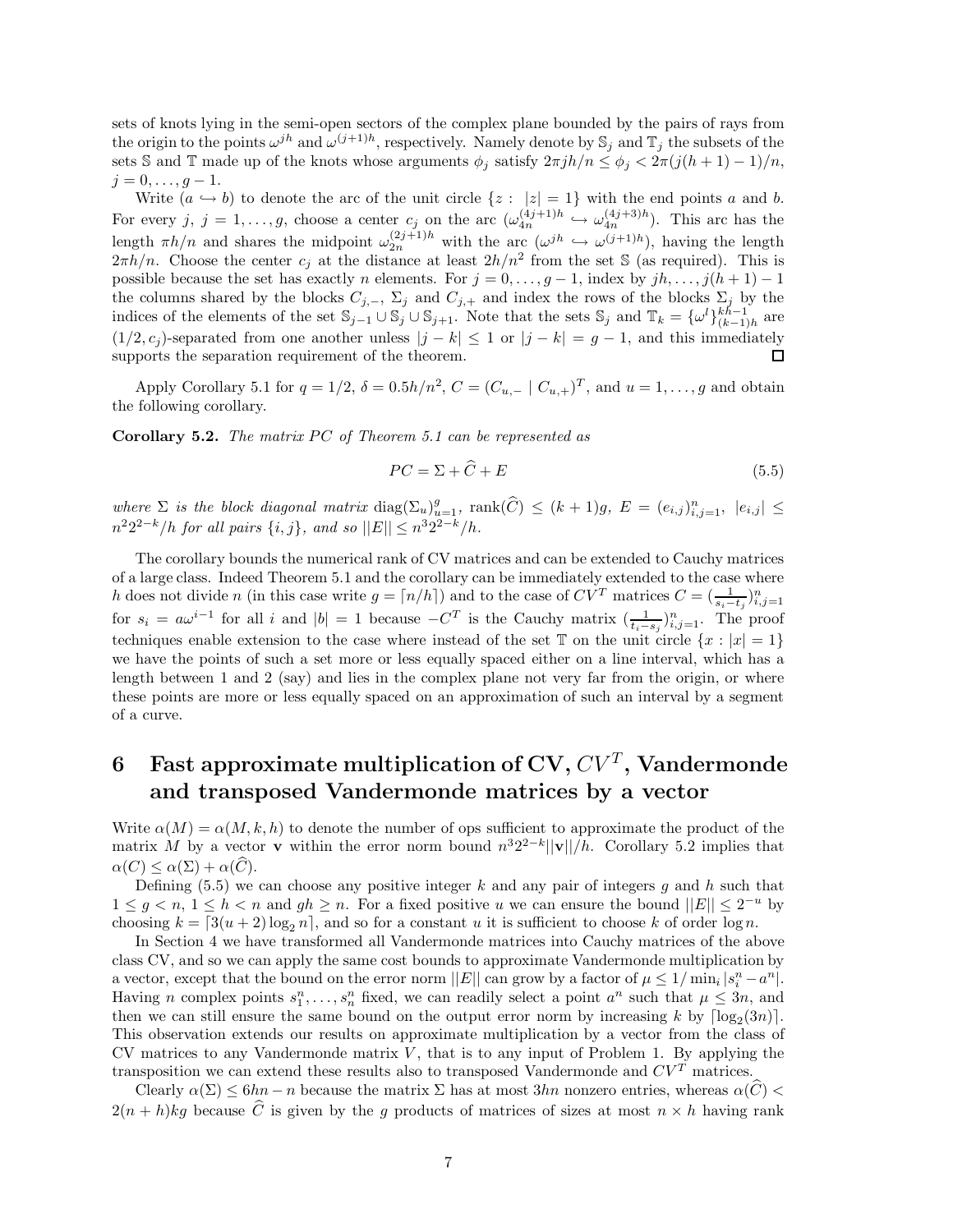*k*. It follows that we can compute a close approximation to the vectors  $C$ **v** and  $V$ **v** within  $2^{-b}$ ||**v**|| fast, namely, by using  $O(n\sqrt{n \log n})$  ops if we choose *h* of about  $\sqrt{n \log n}$  and choose *g* of about fast, namely, by using  $O(n\sqrt{n \log n})$  ops if we choose *h* of about  $\sqrt{n \log n}$  and choose *g* of about  $\sqrt{n/\log n}$ . This algorithm accelerates the known algorithms for multipoint polynomial evaluation *by a factor of*  $\sqrt{n/\log n}$ , but we will obtain faster algorithms because the upper estimate for  $\alpha(\widehat{C})$ above is crude and overly pessimistic.

## **7 HSS matrices and accelerated multiplication by a vector and the solution of a linear system of equations**

Hereafer we use the acronym "HSS" for "hierarchically semiseparable". To decrease the bound  $\alpha(C)$ , we will exploit the HSS (that is hierarchically semiseparable) structure of the matrix  $C$ , whose construction and study are closely related to the Multipole algorithms (cf. [GR87]). The HSS structure was already implicit in our study in the two previous sections.

Next we recall one of the equivalent or nearly equivalent definitions and some fundamental properties of this class, referring the reader to [VVGM05], [MRT05], [VVM07], [VVM08], [X12], and the bibliography therein on the long history of the study of this and similar matrix classes, known under the names of matrices with low Hankel rank, rank structured matrices, quasiseparable, and weakly, recursively, or sequentially semiseparable matrices. See [GR87], [LRT79], [PR93], on the related subjects of Multipole and Nested Dissection Algorithms.

**Definition 7.1.** *A matrix is an* (*l, u*)*-HSS matrix if l is the maximum rank of its subdiagonal blocks and if u is the maximum rank of its superdiagonal blocks, that is blocks lying strictly below or strictly above the diagonal, respectively.*

Any banded matrix *B* having the pair  $(l, u)$  of lower and upper bandwidths is an  $(l, u)$ -HSS matrix, and so is its inverse if the matrix is nonsingular. It is well known that a banded  $n \times n$ matrix having the pair  $(l, u)$  of lower and upper bandwidths can be multiplied by a vector by using  $O((l + u)n)$  ops, whereas  $O((l + u)^2n)$  ops are sufficient to solve a nonsingular linear system of *n* equations with such banded matrices. Application of Multipole algorithms enables extension of both properties to (*l, u*)-HSS matrices (see [GR87], [MRT05], [CGS07], [XXG12]). Furthermore, like the matrices of the classes  $\mathcal{T}, \mathcal{H}, \mathcal{V}$  and  $\mathcal{C}$ , the HSS matrices allow compressed representation: one can define generalized generators that readily express the  $n^2$  entries of an  $(l, u)$ -HSS  $n \times n$  matrix via  $O((l+u)n)$  parameters. The inverse of a nonsingular  $(l, u)$ -HSS  $n \times n$  matrix *M* is also an  $(l, u)$ -HSS  $n \times n$  matrix, and a generator expressing the inverse via  $O((l + u)n)$  parameters can be computed by using  $O((l + u)^2 n)$  ops. See [XXG12] and references therein on the supporting algorithms and their efficient implementation.

The block diagonal matrix  $\Sigma$  has at most  $3hn$  entries. The matrix  $\hat{C}$  consists of the off-diagonal blocks. By combining Theorem 5.1 and Corollary 5.2 with the Multipole/HSS techniques of [MRT05], [CGS07], [XXG12], deduce that for any real constant *b* and for  $k = \left[3(b+2)\log_2 n\right]$ , the matrix *C* of (5.5) is an  $(l, u)$ -HSS matrix where  $l + u \leq ckh$ ,  $h \leq c' \log n$ ,  $n^3 2^{2-k}/h \leq 2^{-b}$ , and  $c$  and  $c'$  are two constants. By applying the cited results on multiplication of HSS matrices by a vector and on the solution of HSS nonsingular linear systems of equations, we obtain the following results (cf. [Pa, Theorem 33]).

**Theorem 7.1.** *Assume a positive scalar b*, a complex *e* such that  $|e| = 1$ , and two vectors **f** and **s** *of dimension n. (i) Then one can approximate the product M***f** *within the error norm bound*  $2^{-b}$  ||M|| ||f|| *by using*  $O(bn \log n)$  *ops provided that*  $M$  *is a CV, CV<sup>T</sup>, Vandermonde or transposed Vandermonde n*×*n matrix. (ii) The op bound for solving a nonsingular linear system of n equations with the coefficient matrix in the above classes increases versus part (i) by a factor of*  $\log n$  *and the error norm bounds increases by a factor of*  $||M^{-1}||/||M||$ *. (iii) The op bounds of parts (i) and (ii) also hold for approximate evaluation of a polynomial of degree n*−1 *at n points and for approximate interpolation to this polynomial from its n values, respectively.*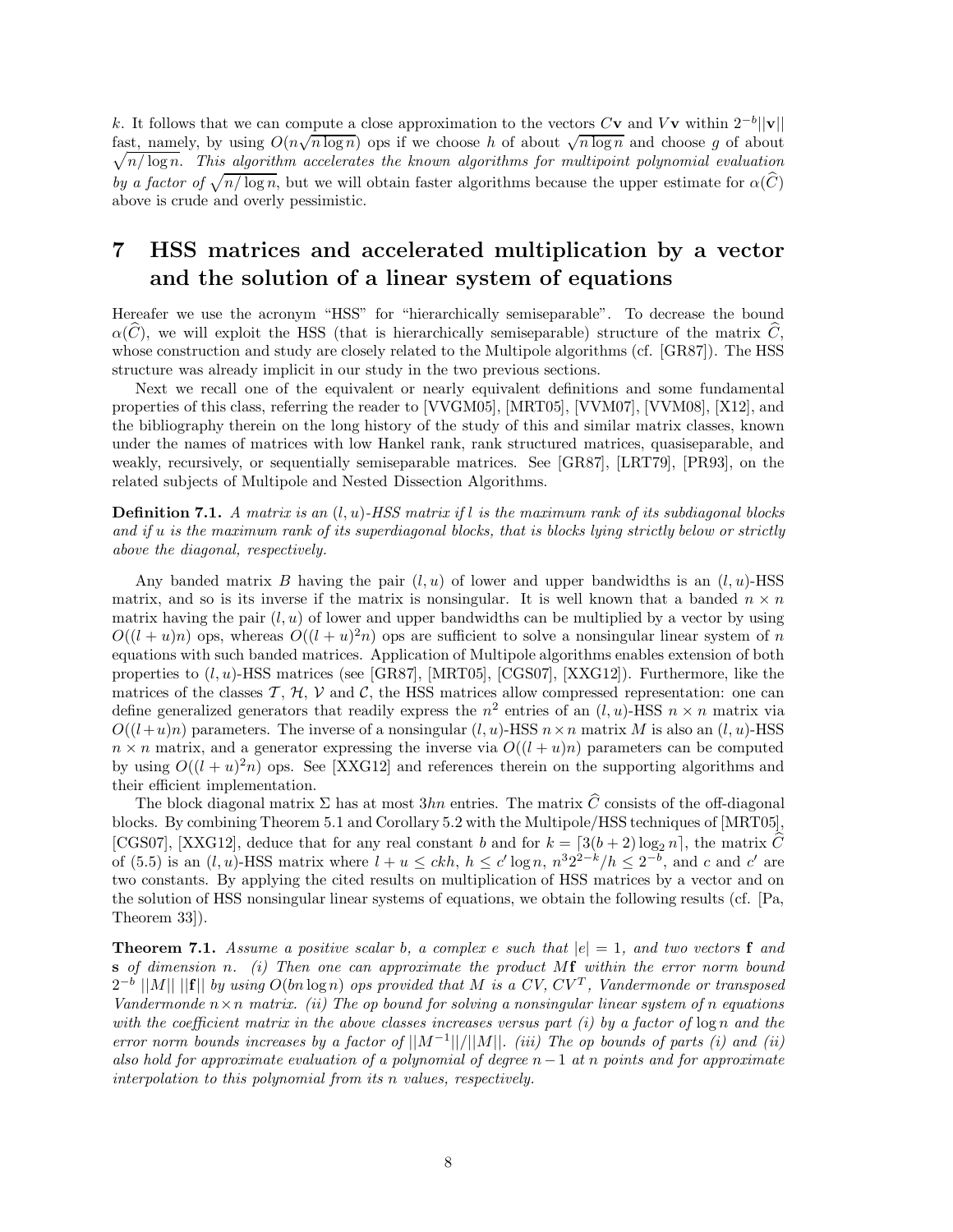### **8 Extension of matrix structures and complexity estimates**

To extend our progress we recall and employ the Sylvester displacements *AM* −*MB* of matrices with the structures of Cauchy and Vandermonde types. We say that an  $n \times n$  matrix  $M = C_{s,t}(G, H)$ has a *d*-structure of the Cauchy type  $\{s, t\}$  with a generator *G, H* if  $D_s M - MD_t = GH^T$  for a pair of  $n \times d$  matrices *G* and *H* with columns  $\mathbf{g}_j$  and  $\mathbf{h}_j$ , for  $j = 1, \ldots, d$ , and rows  $\mathbf{u}_i$  and  $\mathbf{v}_i$ , for  $i = 1, \ldots, n$ , respectively, or equivalently if

$$
M = \sum_{j=1}^{d} D(\mathbf{g}_j) C D(\mathbf{h}_j) = \left(\frac{\mathbf{u}_i^T \mathbf{v}_j}{s_i - t_j}\right)_{i,j=0}^{n-1} \text{ for } C = \left(\frac{1}{s_i - t_j}\right)_{i,j=1}^n \tag{8.1}
$$

(cf. [P01, Example 1.4.1 and 4.6.4]). In this case we write  $M = C_{s,t}(G, H)$ . In particular  $M =$  $(\frac{1}{s_i-t_j})_{i,j=1}^n$  if  $d=1$  and if  $G=H=(1,\ldots,1)^T$ . Formula (8.1) expresses a matrix *M* via a nonunique pair of generators {*G, H*} of its displacement, called *displacement generators* of the matrix.

Similar extensions of other classes of structured matrices such as Toeplitz, Hankel, and Vandermonde matrices M and their transposes have been defined as well. Namely these basic classes have been extended to the matrices whose displacements *AM* −*MB* have small ranks (called *displacement ranks* of the matrices *M*) for appropriate nonunique pairs of operator matrices *A* and *B*, similarly to the pair of operator matrices  $A = D_s$  and  $B = D_t$ , which support such an extension of the class of Cauchy matrices  $C_{\mathbf{s},\mathbf{t}} = \left(\frac{1}{s_i-t_j}\right)_{i,j=1}^n$  by virtue of (8.1). Each pair of operator matrices defines a class of matrices with the associated structure. For example, the pairs  $(A, B) = (Z_e, Z_f)$  and  $(A, B) = (Z_e, Z_f^T)$  for a pair of distinct constants *e* and *f* define the classes of matrices with Toeplitz and Hankel structures, respectively, whereas the following operator matrices *A* and *B* for any scalar *f* define an extension of the class of the Vandermonde matrices  $V = V_x = (x_i^j)_{i,j=1}^n$ ,

$$
D_{\mathbf{x}}V - VZ_f = (x_i^n - f)_{i=1}^n (0 \mid \dots \mid 0 \mid 1).
$$
 (8.2)

The transpose of this equation is basic for extending the class of transposed Vandermonde matrices  $V^T$ ,

$$
Z_f^T V^T - V^T D_{\mathbf{x}} = \begin{pmatrix} 0 \\ \vdots \\ 0 \\ 1 \end{pmatrix} ((x_i^n - f)_{i=1}^n)^T.
$$
 (8.3)

We refer the reader to [BP94], [GO94], [P01, Sections 4.1–4.5], [PW03], and the bibliography therein on expressing various structured matrices via their displacements (this includes matrices with the structures of Toeplitz, Hankel, Vandermonde and transposed Vandermonde types) and to [P01, Section 1.5 on performing arithmetic operations with matrices in terms of their displacements, exemplified by the following simple but basic result.

**Theorem 8.1.** *(Cf. [P90] and[P01, Theorem 1.5.4].) Assume five matrices A, B, C, M and N with compatible sizes. Then*

$$
A(MN) - (MN)C = (AM - MB)N + M(BN - NC),\tag{8.4}
$$

and so if  $AM - MB = G_M H_M^T$  and  $BN - NC = G_N H_N^T$ , then  $A(MN) - (MN)C = G_{MN} H_{MN}^T$ *for*  $G_{MN} = (G_M \mid MG_N)$  *and*  $H_{MN} = (N^T H_M \mid H_N)$ *.* 

By virtue of this simple theorem one can transform a pair of operator matrices (*A, B*) into any other pair of operator matrices by means of multiplication with appropriate multipliers. Consequentltly we can transform the classes of matrices with the structures of Toeplitz, Hankel, Vandermonde, transposed Vandermonde, and Cauchy types into each other at will. This simple observation has already lead to substantial algorithmic benefits, because it enabled us to exploit distinct features of various matrix structures, in particular the fact that the matrix structure of Cauchy type is invariant in row and column interchange (in contrast to the structures of Toeplitz and Hankel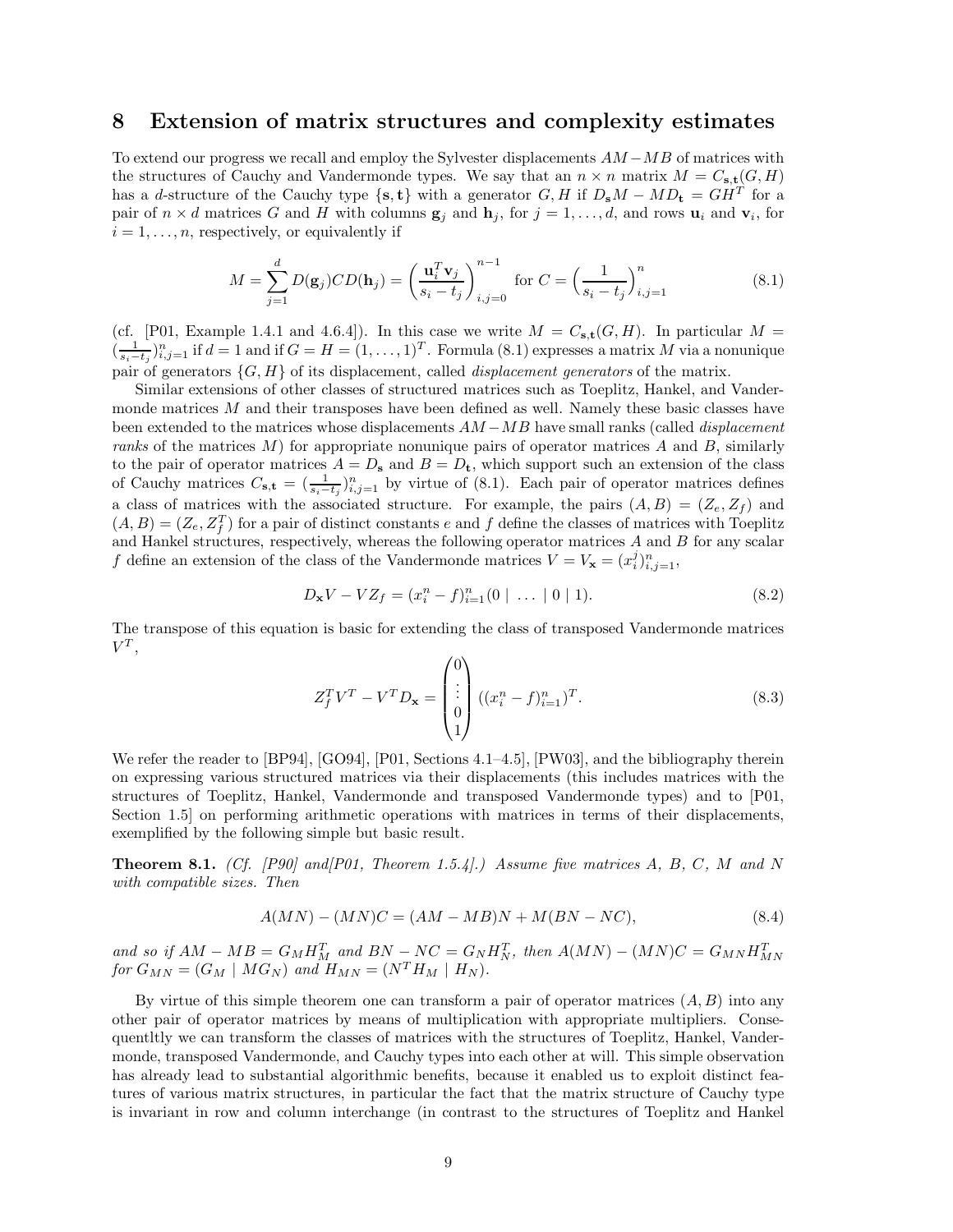types) (cf. [GKO95], [G98]) and enables expansion of the matrix entries into Loran's series (unlike the structures of the three other types) (cf. [MRT05], [CGS07], [XXG12]).

The transformation of the matrix structures of Vandermonde into Cauchy type was the basis for our current progress in this paper, and these transforms can be obtained by means of multiplication of a Vandermonde matrix  $V_s$  by the inverse  $V_t^{-1}$  of a Vandermonde matrix, where we can choose **t** =  $(\omega^{j-1})_{j=1}^n$  to obtain  $V_t = \sqrt{n}\Omega$  and  $V_t^{-1} = \sqrt{n}\Omega^H$  (cf. equation (4.4)).

More general transforms of matrix structures enable extension of our algorithms to wider classes of matrices. In particular wby engaging the Cauchy and Cauchy-like matrices we can extend our algorithms to for rational multipoint evaluation and interpolation, but at this point our progress becomes more limited because it becomes harder to control propagation of approximation errors (cf.  $[Pa]$ ).

### **9 Conclusions**

Presently we have no estimates for the treshold input sizes for which our algorithms running in nearly linear time outperform their variant of Section 6 and the known algorithms running in quadratic time. Implementation work for our algorithms should prompt their refinements toward decreasing these values.

Our demonstration of the power of the transformation of matrix structures should motivate research efforts for finding new inexpensive transforms of matrix structures and their new algorithmic applications. One can be also motivated to seek further applications and extensions of the proposed techniques, e.g., to operations with confluent Vandermonde matrices, to the computations with Loewner matrices, and to various problems of rational interpolation such as the Nevanlinna–Pick and matrix Nehari problems, where, however, the progress can be limited to the case of sufficiently well conditioned inputs.

**Acknowledgements:** Our research has been supported by NSF Grant CCF–1116736 and PSC CUNY Awards 64512–0042 and 65792–0043.

## **References**

| [BEGO08]      | T. Bella, Y. Eidelman, I. Gohberg, V. Olshevsky, Computations with Quasiseparable<br>Polynomials and Matrices, Theoretical Computer Science, Special Issue on Symbolic-<br><i>Numerical Algorithms</i> (D. A. Bini, V. Y. Pan, and J. Verschelde editors), 409, 2,<br>$158 - 179$ , 2008. |
|---------------|-------------------------------------------------------------------------------------------------------------------------------------------------------------------------------------------------------------------------------------------------------------------------------------------|
| $[B-O83]$     | M. Ben-Or, Lower Bounds for Algebraic Computation Trees, <i>Proceedings of 15th An</i> -<br>nual ACM Symposium on Theory of Computing (STOC'83), 80–86, ACM Press, New<br>York, 1983.                                                                                                     |
| [BF00]        | D. A. Bini, G. Fiorentino, Design, Analysis, and Implementation of a Multiprecision<br>Polynomial Rootfinder, Numerical Algorithms, 23, 127-173, 2000.                                                                                                                                    |
| [BP70]        | A. Björck, V. Pereyra, Solution of Vandermonde Systems of Equations, <i>Math. of Com-</i><br><i>putation</i> , <b>24</b> , 893–903, 1970.                                                                                                                                                 |
| [BP94]        | D. Bini, V. Y. Pan, <i>Polynomial and Matrix Computations, Volume 1: Fundamental</i><br><i>Algorithms</i> , Birkhäuser, Boston, 1994.                                                                                                                                                     |
| [CGS07]       | S. Chandrasekaran, M. Gu, X. Sun, J. Xia, J. Zhu, A superfast algorithm for Toeplitz<br>systems of linear equations, $SIAM J. Matrix Anal. Appl., 29, 1247-1266, 2007.$                                                                                                                   |
| $[{\rm F}72]$ | C. M. Fiduccia, Polynomial Evaluation via the Division Algorithm: The Fast<br>Fourier Transform Revisited, Proc. 4th Annual ACM Symp. on Theory of Comput-<br>ing $(TOC'72)$ , 88-93, 1972.                                                                                               |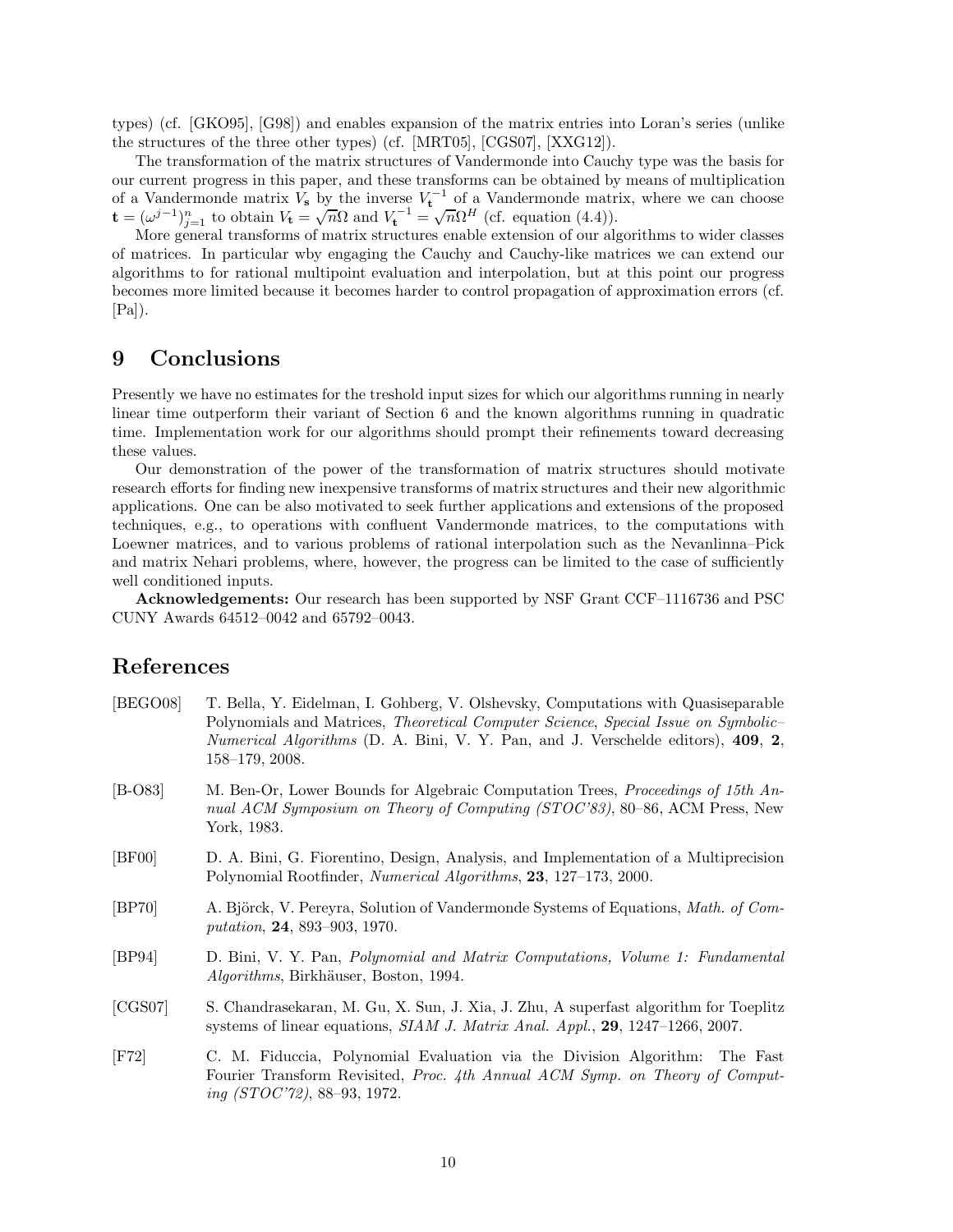[G98] M. Gu, Stable and Efficient Algorithms for Structured Systems of Linear Equations, *SIAM J. Matrix Anal. Appl.*, **19**, 279–306, 1998. [GG03] J. von zur Gathen, J. Gerhard, *Modern Computer Algebra*, Cambridge University Press, Cambridge, UK, 2003 (second edition). [GKO95] I. Gohberg, T. Kailath, V. Olshevsky, Fast Gaussian Elimination with Partial Pivoting for Matrices with Displacement Structure, *Mathematics of Computation*, **64**, 1557– 1576, 1995. [GO94] I. Gohberg, V. Olshevsky, Complexity of Multiplication with Vectors for Structured Matrices, *Linear Algebra and Its Applications*, **202**, 163–192, 1994. [GR87] L. Greengard, V. Rokhlin, A Fast Algorithm for Particle Simulation, *Journal of Computational Physics*, **73**, 325–348, 1987. [H72] E. Horowitz, A Fast Method for Interpolation Using Preconditioning, *Information Processing Letters*, **1, 4**, 157–163, 1972. [H95] G. Heinig, Inversion of Generalized Cauchy Matrices and the Other Classes of Structured Matrices, *Linear Algebra for Signal Processing, IMA Volume in Mathematics and Its Applications*, **69**, 95–114, Springer, 1995. [LRT79] R. J. Lipton, D. Rose, R. E. Tarjan, Generalized Nested Dissection, *SIAM J. on Numerical Analysis*, **16**, **2**, 346–358, 1979. [MB72] R. Moenck, A. Borodin, Fast Modular Transform via Division, *Proceedings of 13th Annual Symposium on Switching and Automata Theory*, 90–96, IEEE Computer Society Press, Washington, DC, 1972. [MRT05] P. G. Martinsson, V. Rokhlin, M. Tygert, A fast algorithm for the inversion of general Toeplitz matrices, em Comput. Math. Appl., **50**, 741–752, 2005. [P64] F. Parker, Inverses of Vandermonde matrices, *Amer. Math. Monthly*, **71**, 410–411, 1964. [P66] V. Y. Pan, On Methods of Computing the Values of Polynomials, *Uspekhi Matematicheskikh Nauk*, **21**, **1(127)**, 103–134, 1966. [Transl. *Russian Mathematical Surveys*, **21, 1(127)**, 105–137, 1966.] [P90] V. Y. Pan, On Computations with Dense Structured Matrices, *Math. of Computation*, **55, 191**, 179–190, 1990. Proceedings version in *Proc. Intern. Symposium on Symbolic and Algebraic Computation (ISSAC'89)*, 34–42, ACM Press, NY, 1989. [P95] V. Y. Pan, An Algebraic Approach to Approximate Evaluation of a Polynomial on a Set of Real Points, *Advances in Computational Mathematics*, **3**, 41–58, 1995. [P00] V. Y. Pan, Nearly Optimal Computations with Structured Matrices, *Proceedings of 11th Annual ACM-SIAM Symposium on Discrete Algorithms (SODA'2000)*, 953–962, ACM Press, New York, and SIAM Publications, Philadephia, 2000. [P01] V. Y. Pan, *Structured Matrices and Polynomials: Unified Superfast Algorithms*, Birkhäuser/Springer, Boston/New York, 2001. [P11] V. Y. Pan, Nearly Optimal Solution of Rational Linear Systems of Equations with Symbolic Lifting and Numerical Initialization, *Computers and Mathematics with Applications*, **62**, 1685–1706, 2011. [Pa] V. Y. Pan, Transformations of Matrix Structures Work Again, Tech. Report TR 2013004, *PhD Program in Comp. Sci.*, *Graduate Center, CUNY*, 2013 Available at http://www.cs.gc.cuny.edu/tr/techreport.php?id=446